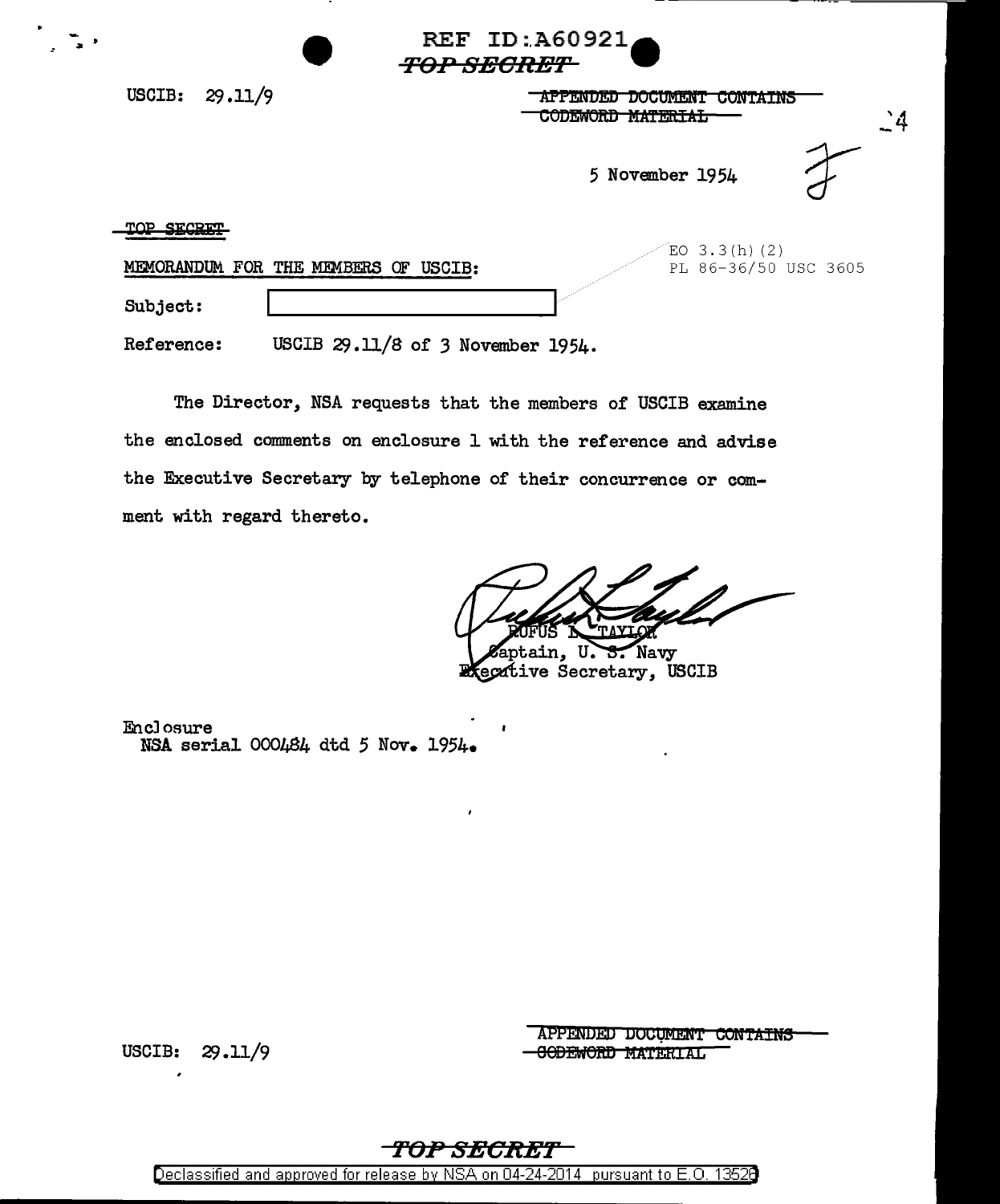



NATIONAL SECURITY AGENCY

WASHINGTON 25. D.C. Serial: 000484-S

*5* Nov 54

 $EO$  3.3(h)(2) PL 86-36/50 USC 3605

TOP SECRET

MEMORANDUM FOR THE MEMBERS OF USCIB

SUBJECT:

Reference: USCIB 29.11/8, subject as above, dated 3 November 1954

1. The inclosure is a proposed message from the Director, NSA, to the Director, GCHQ, containing comments on the UK terms of reference for discussions with  $\frac{1}{\text{max}}$  as set forth in DGC/4916, 2 October as set forth in  $DGC/4916$ . 2 October 1954 (inclosure 1 with the reference).

2. The members are requested to approve the inclosure for forwarding to GCHQ as USCIB's official position. If the members concur, it is suggested the inclosure be used as a guide in developing individual terms of reference for possible discussions with  $\frac{1}{2}$  during his current reference for possible discussions with  $\vert$ visit to the U.S.

3. The need for expeditious handling of this matter is supported<br>by the assumption that  $\begin{array}{c|c}\n\text{will go direct to London follow} \end{array}$ will go direct to London following his departure from this country.

**TOP SECRET** 

FOR THE DIRECTOR:

JOHN B ACKERMAN Major General, US Air Force Vice Director

Incl: Draft message

|             |                |                                       | TOP SECRET CONTROL NUMBER 54-3083A |
|-------------|----------------|---------------------------------------|------------------------------------|
|             |                | COPY $\mathcal{V}$ $\mu$ OF 48 COPTES |                                    |
| <b>PAGE</b> | O <sub>K</sub> | 1 PAGES                               |                                    |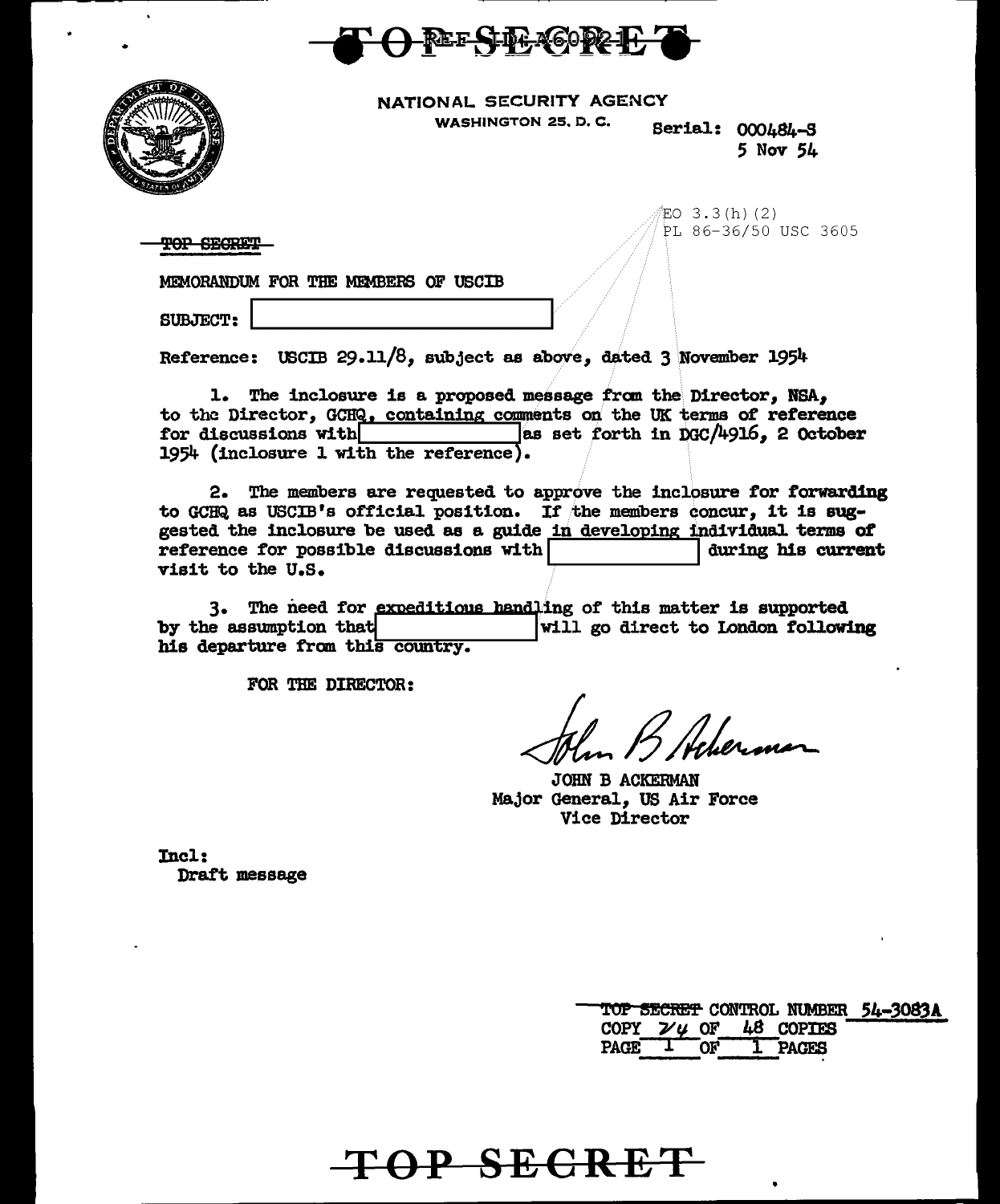# TOD SECRET FROTH

### DRAFT

記O 3.3(h)(2) PL 86-36/50 USC 3605

#### **TOP SECRET FROTH**

FROM: DIRECTOR, NSA

TO: DIRECTOR, GCHQ **PRIORITY** 

FURTHER MY DTG 032133Z NOV\*. PARA 1. USCIB BELIEVES, AS YOU PROPOSE, THAT IT IS HIGHLY DESIRABLE TO DEVELOP AND ESTABLISH A COMMON AGREED UKUSA COMINT/ COMSEC POLICY TOWARD REQUESTS FOR CRYPTOLOGIC INFORMATION AND ASSIST-USCIB CONCURS GENERALLY IN YOUR PROPOSALS AS TO THE LIMITATIONS WHICH ANCE. SHOULD BE PLACED ON THE PROVISION OF SUCH INFORMATION AND ASSISTANCE, I.E., NO COMINT TECHNICAL MATERIAIS OR END-PRODUCTS COULD BE PROVIDED. PARA 2. USCIB DOES NOT CONCUR IN PROPOSAL THAT THE BE INFORMED THAT THE RESULTS **OF** WILL BE REFLECTED IN GENERAL INTELLIGENCE REPORTS PROVIDED THROUGH NATIONAL OR SHAPE CHANNELS. THERE ARE NO INDICATIONS THROUGH WILL DEMAND A QUID PRO QUO OF THIS NATURE AND USCIB DOES NOT CONCUR IN EITHER GRAFTING SUCH INFORMATION OR RISKING THE POSSIBILITY OF MISLEADING THE IN THIS REGARD. **USCIB** SUGGESTS THAT ALL OF PARA 5A OF DGC/4916 AFTER THE FIRST SENTENCE BE DELETED.  $\mathbf{I}$ PRESSES FOR END-PRODUCTS, IT IS BELIEVED BOTH UKUSA PARTIES SHOULD INDICATE THAT: **RE FOR DIRECT** SUBPARA A. THE SUPPORT OF MILITARY COMMANDERS. SUBPARA B. IN THE IS ENVISAGED, BUT MUST BE ACCOMPLISHED VIA SHAPE "Y" CHANNELS, RATHER THAN NATIONAL CHANNELS. SUBPARA C. IT IS UNDERSTOOD THAT **IS** BEING INVITED TO ENTER THE SHAPE "Y" STRUCTURE. THE NATURE AND SCOPE OF COMINT COLLABORATION IN SHAPE IS NOW IN THE PROCESS OF BEING FORMULATED BY THE PARTIC-(THIS REVELATION TO **IPATING NATIONS.** SHOULD NOT JEOPARDIZE THE SHAPE #DTG 032133Z NOV informed GCHQ matter TOP SECRET CONTROL NUMBER 54-3083B was being referred to USCIB. **COPY COPIES PAGE PAGES** TOP SECRET F